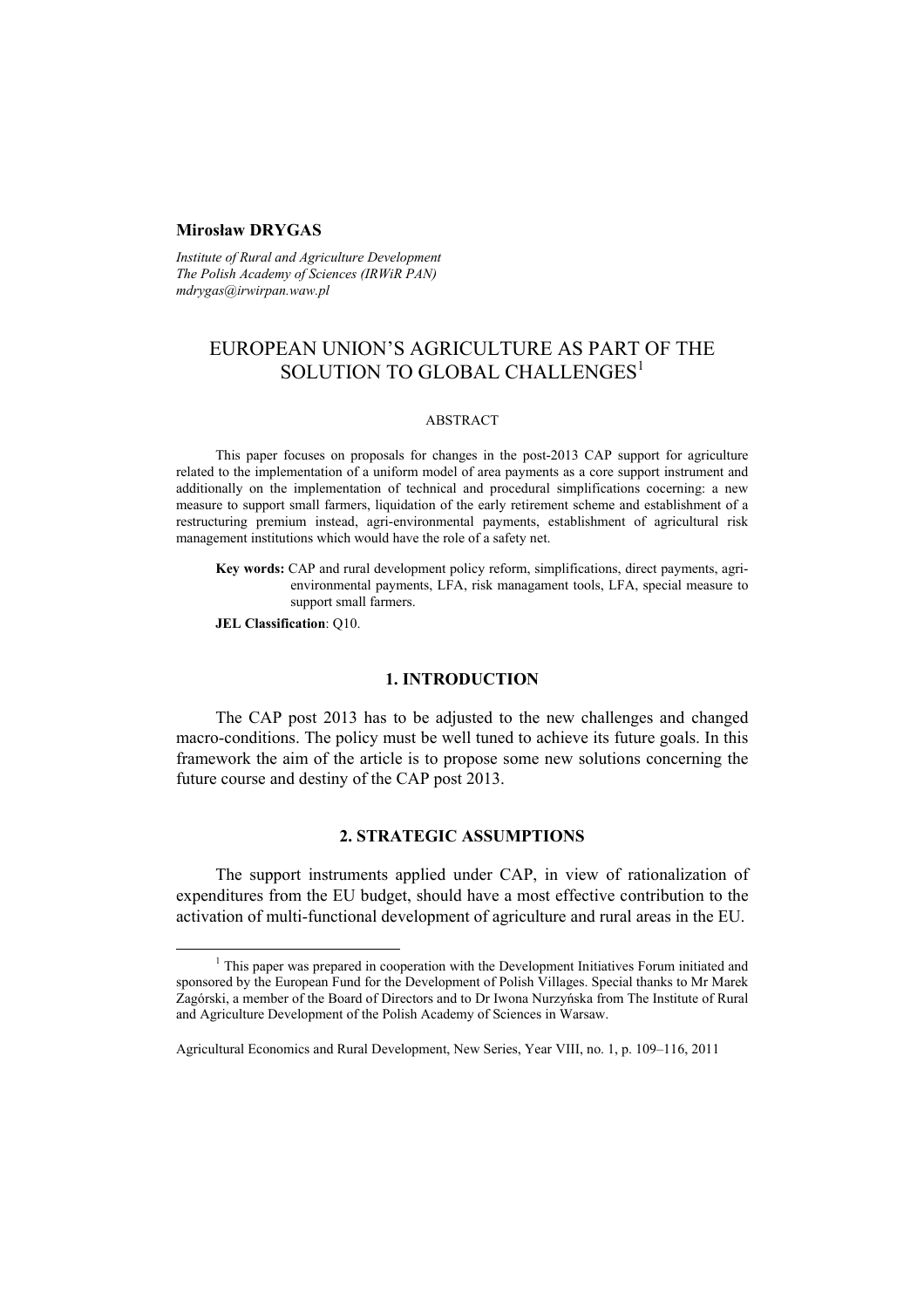**The need to maintain the community nature of CAP funding results primarily from the value-added generated by CAP** and the need for sustainable development, enhancement of territorial coherence and preservation of rural areas as public goods for the whole community of the Union.

**The future core tasks to be implemented by CAP should be as follow:** 

1. Guarantee food security of the EU Member States (food sovereignty included);

2. Guarantee high quality and safety of food;

3. Allow competition of European agriculture and agri-food industry on the world market;

4. Stabilize farmer incomes;

5. Support development of rural communities both in modernisation and socio-cultural aspects;

6. Support preservation of socio-economic viability and territorial cohesion of rural areas;

7. Support preservation of biodiversity in rural areas;

8. Prevent environmental degradation, particularly in the high nature value areas;

9. Strive to preserve rural cultural heritage;

There is a general opinion that the CAP became too complex and hence less transparent and comprehensible. The core reasons for this situation consist in two completely different approaches to the fundamental support instrument in agriculture, namely the direct payments, expanded administrative structures (at Member State and EU levels) and a complex and expensive management and control system.

Both the consumers and the farmers no longer notice any relationship between the CAP complex administration system and its targets. Therefore, seeking **unification and simplification of the applied support instruments should become one of the objectives of the CAP reform**. In particular this should relate to the fundamental and the most generally applied support instrument, *i.e.* the direct payments. Most certainly, in the consecutive programming period, the **continuation of the historic direct payment model shall not be acceptable, though the process of averaging ("flattening") the payments should be distributed in time**.

**It will be impossible to implement the ambitious intentions** with regard to preserving diversified landscape, environmental protection or supporting biodiversity and, in parallel, ensure food security (food sovereignty) and high quality and safe food production **without maintaining the Community-based agricultural policy.** However, being aware of the expectations of various groups, they adopted as a set point the maintenance of expenditure from the Community budget at the present level.

The amount of payments in the proposed model shall be the result of the agreed future Community budget for the CAP. We propose that the amount of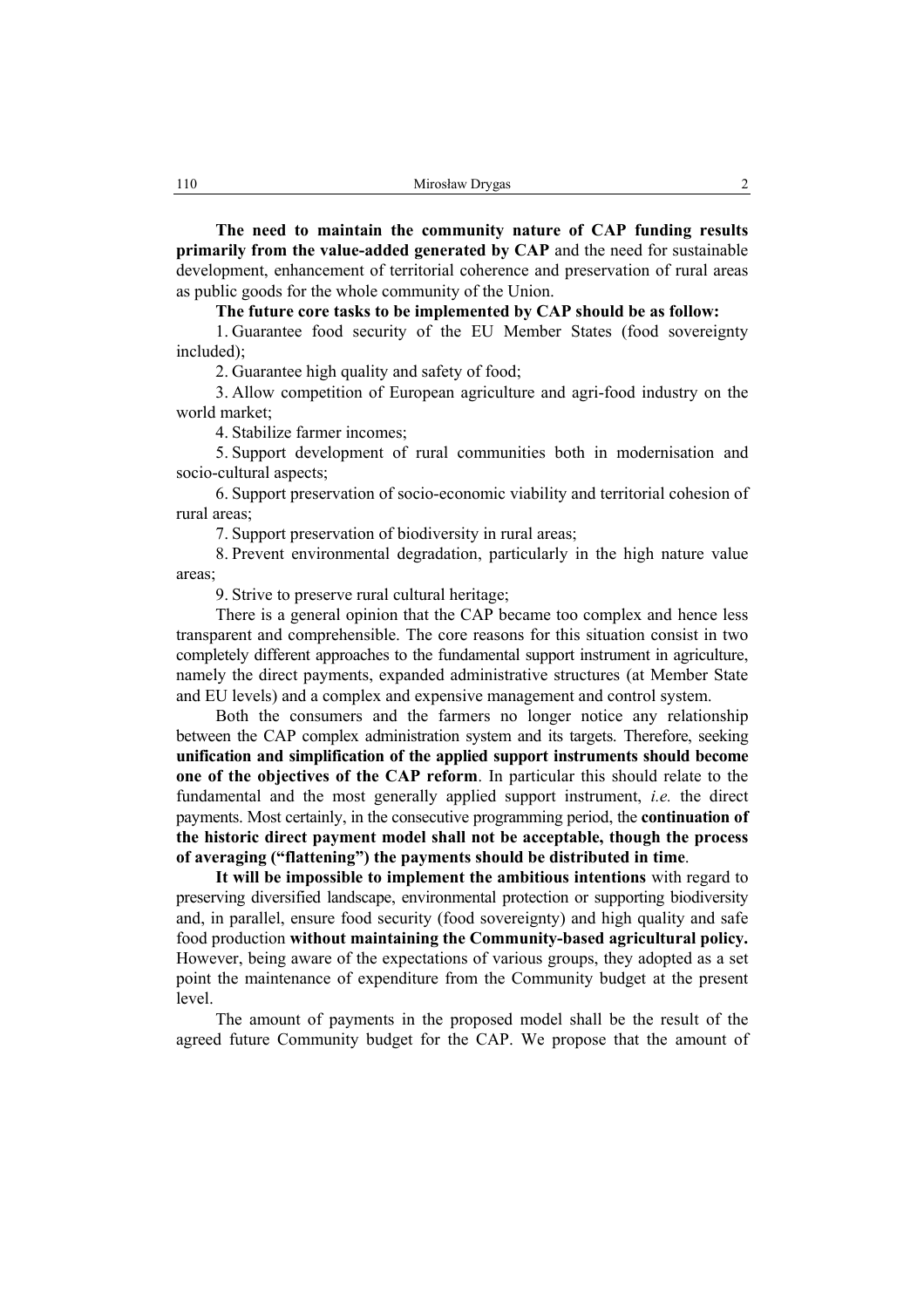funds for the payment scheme described below consist of the current allocation of funds to: **direct payments, Axis 2 of the Rural Development Program and the market measures**.

The solutions proposed in this paper are additionally based on the following assumptions:

• **Area payments should remain the core support instrument in agriculture**. The adopted support principles should be uniform for all the Member States, so as not to disturb the competitiveness on the European Single Market.

• The concept of payment for delivery of social and public goods by European farmers **excludes sustaining the historical payments**.

• **Renationalization of the CAP would mean the loss of the community nature of the CAP** and in the future inability to sustain the single agricultural market and to solve up supranational problems.

• The CAP should be perceived as a **socio-political agreement concluded by the EU citizens (taxpayers) with farmers** who provide goods and services for the society.

## **3. UNIFORM MODEL OF DECOUPLED AREA PAYMENTS SCHEME**

We propose adoption of a **uniform model of decoupled area payments, based on basic flat rate payment**. The basic rate would be increased by additional payments specified in a closed catalogue under the Community regulations, comprising the following:

1. Basic Payment.

2. Less Favoured Area (LFA) Payment.

3. Agri- environmental Payments.

4. Tailored Payments.

The diagram presented below illustrates the accessibility of the scheme.

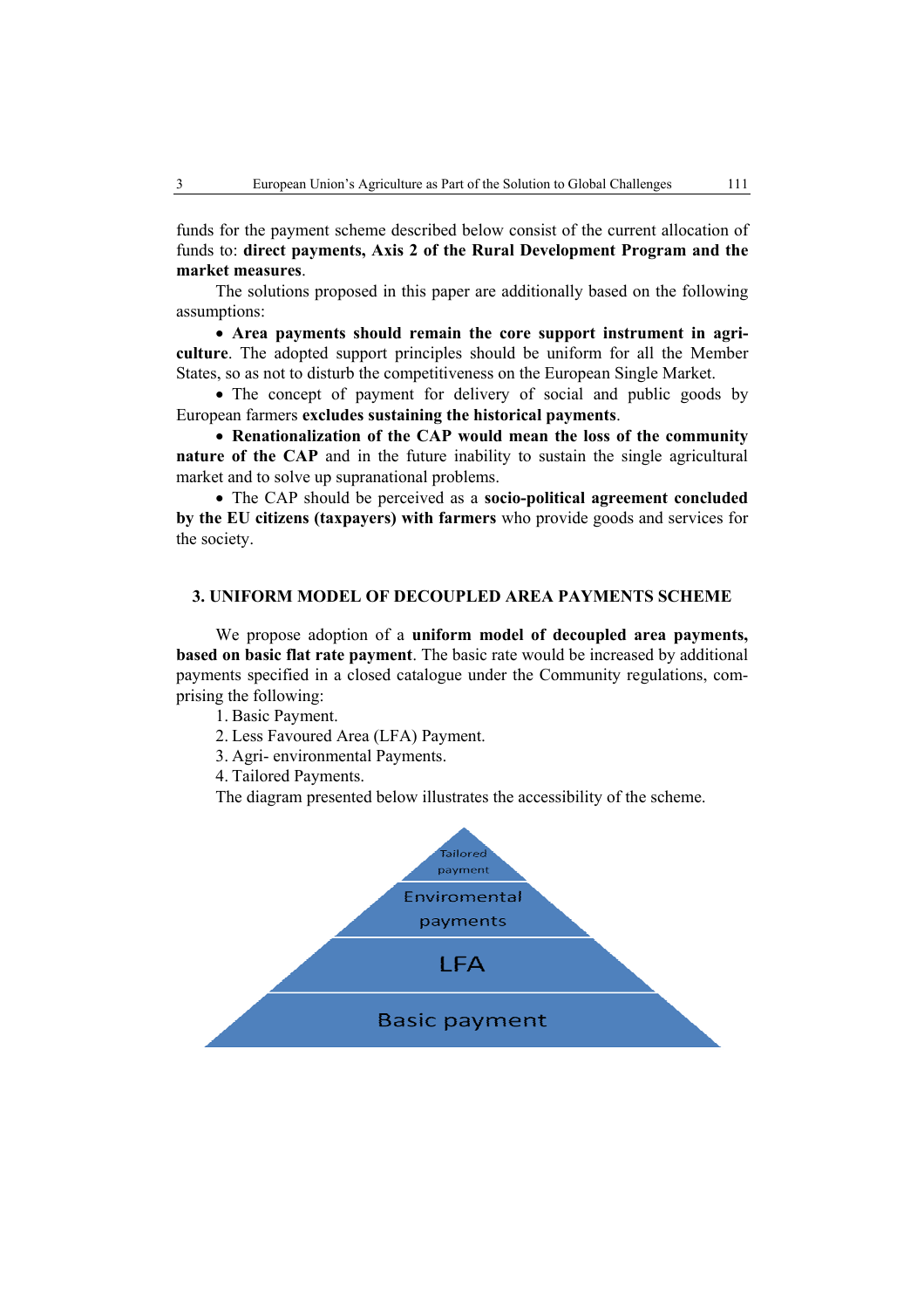**Basic payment** – payment granted to hectare of farm land fit for farming, with concern taken of areas with characteristic elements of landscape, maintained in good agricultural conditions and in line with the cross-compliance requirements. The maximum reference areas eligible for basic payments shall be determined in the land parcel identification system (LPIS).

In view of the current significant differentiation of payment rates across the Member States, immediate introduction of uniform basic payment would be associated (in certain cases) with a noticeable change in their amount. For this reason it seems necessary to introduce gradual compensation of basic payment rates, distributed over the period of one financial perspective. The European Commission (EC) should present a schedule for reaching the uniform basic rate, so as to achieve a uniform value of the basic payment in all Member States within 7 years.

**Less favoured area (LFA) payment** – is granted to farmland areas located in the mountains or in areas with considerable natural obstructions and such, where farm land management should be continued to sustain or improve the environment. An aid grant shall depend on meeting the cross-compliance requirements.

**Environmental payments** – within the framework of these payments the EC shall define aid schemes alongside with the maximum rate per hectare (environmental premia) for each scheme. The European Commission will define levels of requirements in respect of environmental protection, landscape protection, soil and water protection for each aid scheme, common across the EU.

**The environmental payment framework comprising three kinds of payments**:

**Nature premium** – payment per hectare of farmland area located within the "Nature 2000" areas, high nature value (HNV) areas or other, where protection is required and justified by environmental requirements.

**Environmental premium** – payment per hectare of farmland area, cultivated with the use of organic farming, integrated or sustainable methods.

**Forest-environmental premium** – payment disbursed to farmers who will voluntarily undertake to meet environmental requirements in forest areas or to woodland area within the Nature 2000 areas.

**Tailored payment** – additional payment amounting to a maximum of 10% of the basic rate, which may be granted by the Member State to farmers who grow and/or breed some specific species, essential in terms of the national policy, and who are simultaneously providers of valuable public goods.

**Simplification of the direct payment scheme will allow reducing the administrative burden** on the European Commission and the Member States, better understanding of the scheme by beneficiaries and shall enhance the justification of the need for CAP operation.

The proposed model assumes application of several types of additional payments, each of them being a premium disbursed to European farmers for execution of tasks faced by agriculture **and for delivery of public goods**.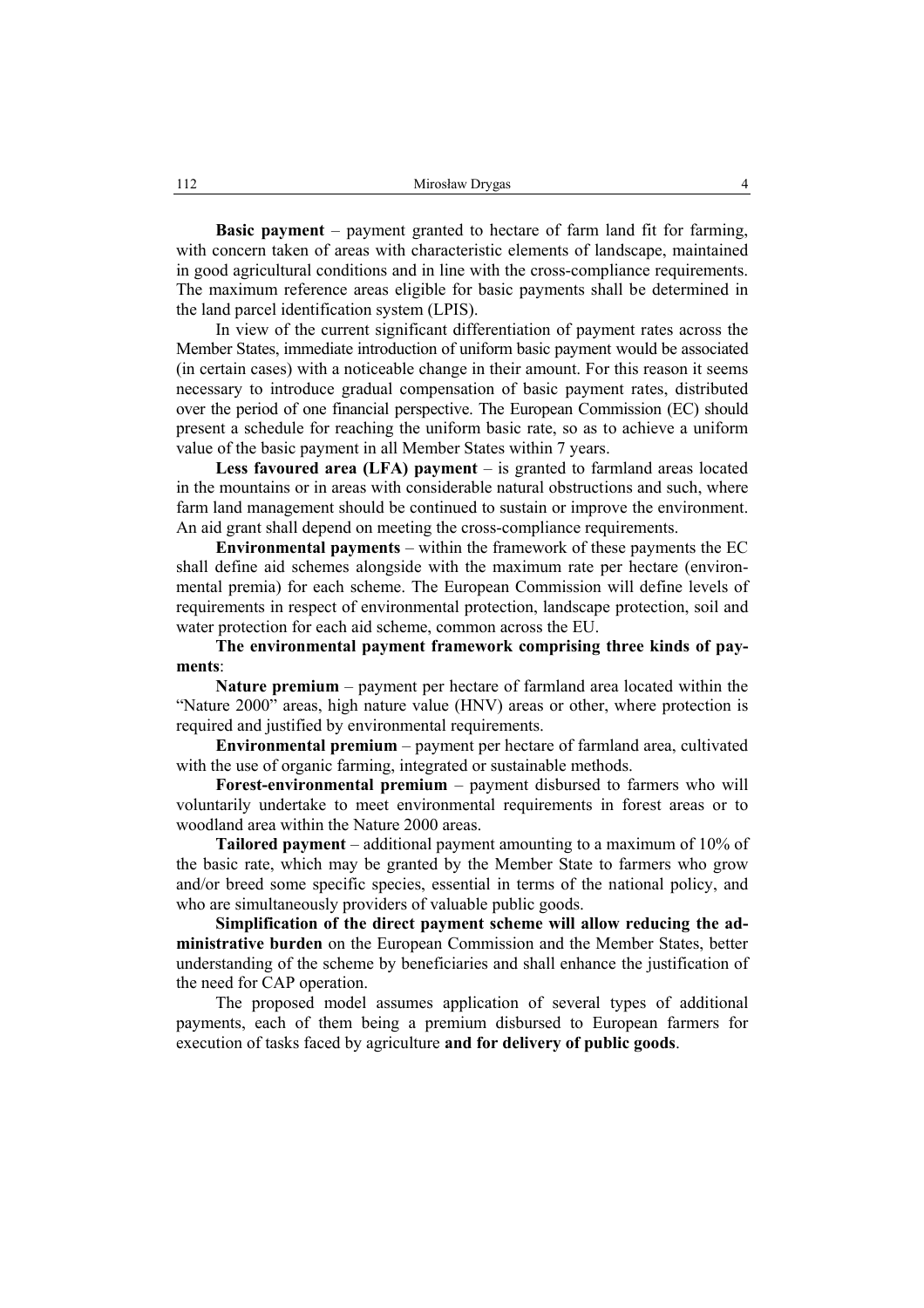## **4. SIMPLIFICATION BY INTRODUCTION OF AN AREA PAYMENT APPLICATION RELATING TO THE WHOLE BUDGET PERIOD**

We propose introduction of essential changes in the process of submission of area payment applications, data verification and on-the-spot control systems. At the same time these simplifications shall not deteriorate the quality and efficiency of EU fund management. The adopted assumptions ensure a sufficient level of control which allows efficient verification of the eligibility of expenditures and protection of the EU financial interest.

Unification of payment granting principles, reduction of the number of aid schemes and their decoupling will allow a change in the approach to this aid granting process. Simplification of criteria of access will provide an additional true benefit in form of greater acceptance of the system by farmers, since the present complicated terms and administrative burdens as well as the lack of a common uniform understanding of the aid principles have an adverse impact on the perception of the payment schemes by the beneficiaries.

**We propose that the payment application should relate to the whole budget period** – it should be submitted for 7 years with possible modification: obligatory in the case of change in farmland use and voluntary in the case of increasing the farm area. Payment amounts for 7 years shall be established based on the submitted application; they will be modified in the case of change in eligible area.

Introduction of a 7-year application (and hence the right to obtain aid payments for a 7-year period) **will allow treatment of the right to payment as a reliable guaranty of the farmer's income**. Moreover, we assume the possibility of payments cumulation where the beneficiary undertakes investment projects related to the farm (such financial solutions would be associated with launching an advance payment scheme financed from the Member State budget on account of future payments financed from EU funds).

**Apart from simplification and taking off some burden from the administration and farmers, the introduction of the 7-year payment application will bring measurable financial benefits to the Member States**.

The potential effects of simplification are the following:

– Stability of reference areas in the LPIS system. Data updating in the LPIS system would be done only in the case of permanent transformation of farmland into different land use, e.g. based on the results of on-the-spot control

– Reduction of the level of on-the-spot inspections in respect to area eligibility (to 1% of inspections per year);

– Limitation of expenditures on IACS modifications; introduction of an application submitted once in 7 years would allow limitation of expenditures on annual printing, forwarding and administrative processing of applications.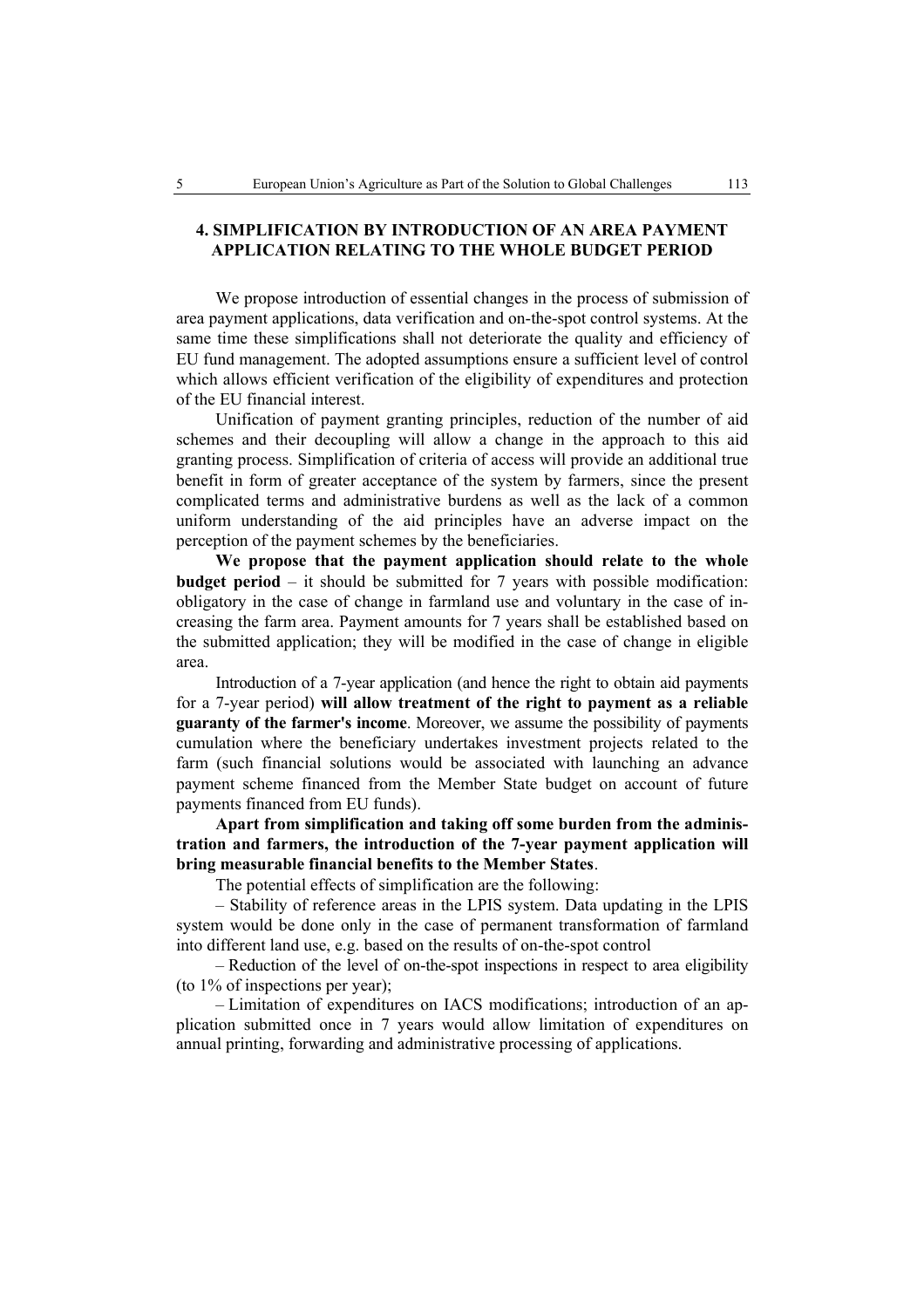**Replacement of Early Retirement with Restructuring Premium, which Allows Active Transformation of the Agrarian Structure**.

Replacement of the early retirement with the so-called restructuring premium may be one of the possible solutions in this respect. This would be an aid scheme addressed to small holding owners (under 10 ha). It would be implemented in two alternative ways. **Both assume the farmer's permanent withdrawal from farming activities** and placing his/her land on the agricultural land market for sale. Eligible agricultural producers could use this instrument at any time and also change the alternative (switch between alternatives).

**Passive alternative (variant**): the farmer is not obliged to discharge any additional obligations apart from the obligation of maintaining agricultural land in good agricultural conditions. In such case he would receive 70% of the basic rate (effective in the given Member State in each year) during the first 3 years and 35% during the consecutive 4 years. After 7 years the farmer shall be excluded from claiming payments.

**Active alternative (variant):** during 7 years the farmer sells the land to another farmer. In return for permanent withdrawal from the support system he shall receive payment amounting to 200% of the basic rate for a period of maximum 7 years (depending on the moment of selling the land); the amount due may be paid in a single payment (**advance payment from the Member State budget**).

In both alternatives the farmer shall not be eligible to any other payment than the basic payment.

## **5. ESTABLISHMENT OF AGRICULTURAL RISK MANAGEMENT INSTITUTIONS (INSURANCE AND REINSURANCE SCHEME). SAFETY NET**

We propose additional establishment of an adequate mechanisms of agricultural policy to create conditions to ensure the safety of farm product and food supply in time. Agricultural policy instruments that provide the safety net are necessary to allow the farmers and processors to survive in the difficult time of crisis on agricultural markets. However, these instruments cannot disturb the free trade (*WTO green box),* or relieve the farm producers from responsibility for the production decisions made. **The EU must financially support the agricultural risk management mechanisms, encouraging the Member States to establish insurance and reinsurance schemes**.

The Agricultural Reinsurance Fund (ARF) would be an underwriter for the national warranty and guaranty funds which shall grant guaranties and warranties as security of credits and loans contracted by agri-food businesses for modernization and restructuring purposes.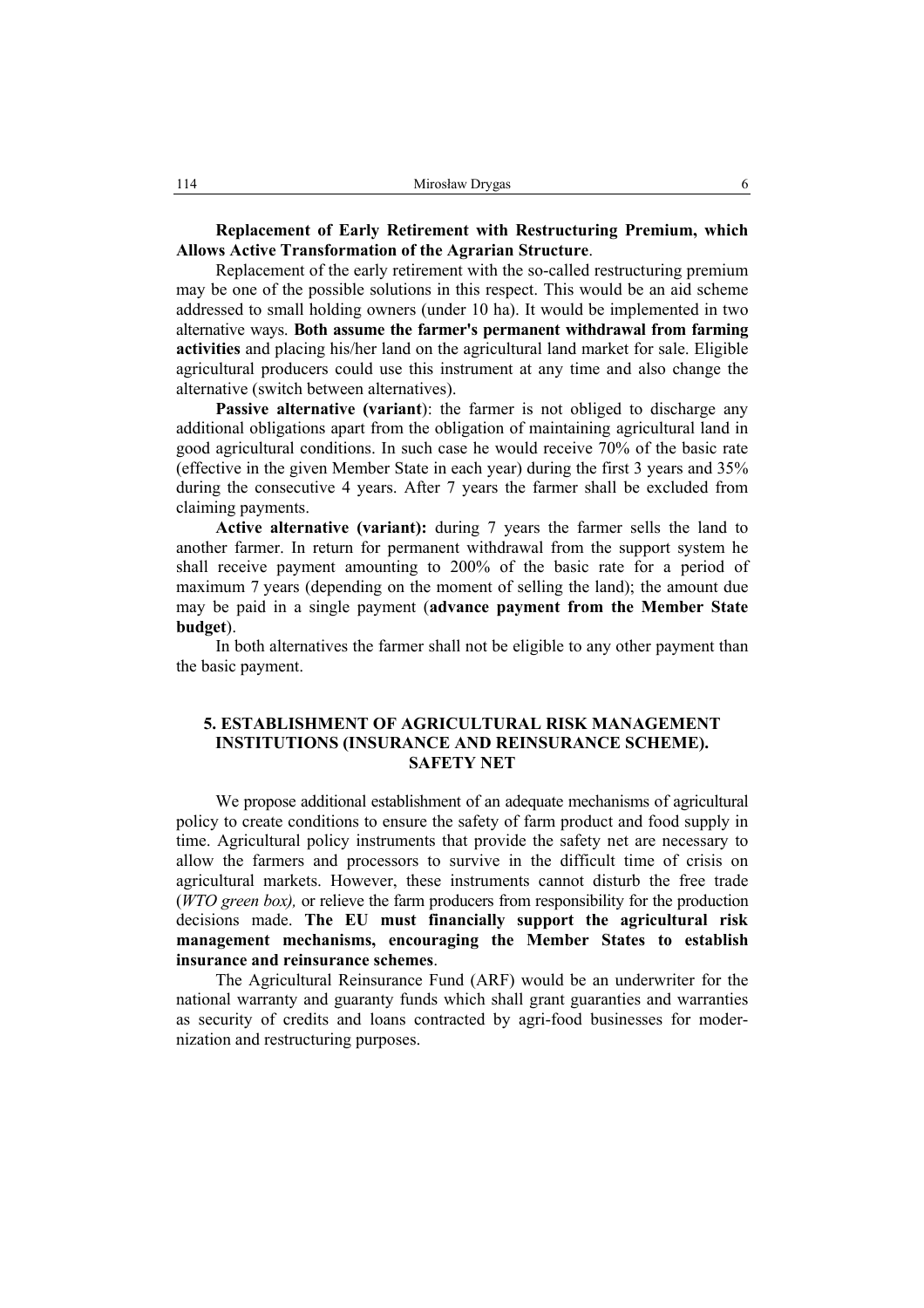Additionally the ARF will be able to hold the function of a community reinsurance institution for farm crop insurance taken out both for commercial activities and within the frameworks of public schemes and the joint investment funds.

## **6. INTRODUCTION OF THE SPECIAL SMALL FARMERS PAYMENT INSTRUMENT**

Coexistence of diversified agricultural structures is a superior value of the *European Model of Agriculture.* They result from historically justified, different development paths of economies, hence also of agriculture, in individual Member **States**.

Small area farms play a relatively insignificant role in terms of production and economy, *i.e*. the scale of food produced, and thus the source of agricultural income. Their role in social and environmental terms is much more significant, though often underrated. They are the very producers of delicatessen, high quality food, they are the mainstay for sustaining rural area viability, they engage in activities designed to cultivate the rural cultural heritage, local traditions and folk customs. Their small areas naturally foster diversification and mosaic pattern of crops, leading to diversification of the landscape, as well as the flora and fauna in rural areas. **Their role as a sort of buffer absorbing surplus labour at times of economic crisis is also worth mentioning**.

All the specified functions, exclusive of delicatessen food production, provide public goods delivered to the whole society without remuneration. These farms have a particularly essential role in certain South European countries. At the same time this contribution is not and cannot be fully remunerated both through the existing support system and by the modified payment schemes, as it is out-ofproportion in respect to achievable payments. It should also be noted that the small farm contribution in the process of public goods supply is relatively greater than that of the average and large size farms.

Taking the above into consideration **our opinion is that it is necessary to establish an additional instrument addressed to small farms**, with small economic potential, which execute the above-specified tasks and which are ready to respect the effective requirements in respect to cross-compliance and relating to individual types of support.

The new instrument should have a constant nature and should be lined to the basic rate. This additional annual payment per hectare should not exceed 25% of the basic rate. Benefits from this instrument should be hedged with the commitment to run the holding for a period of at least 7 years (budget period).